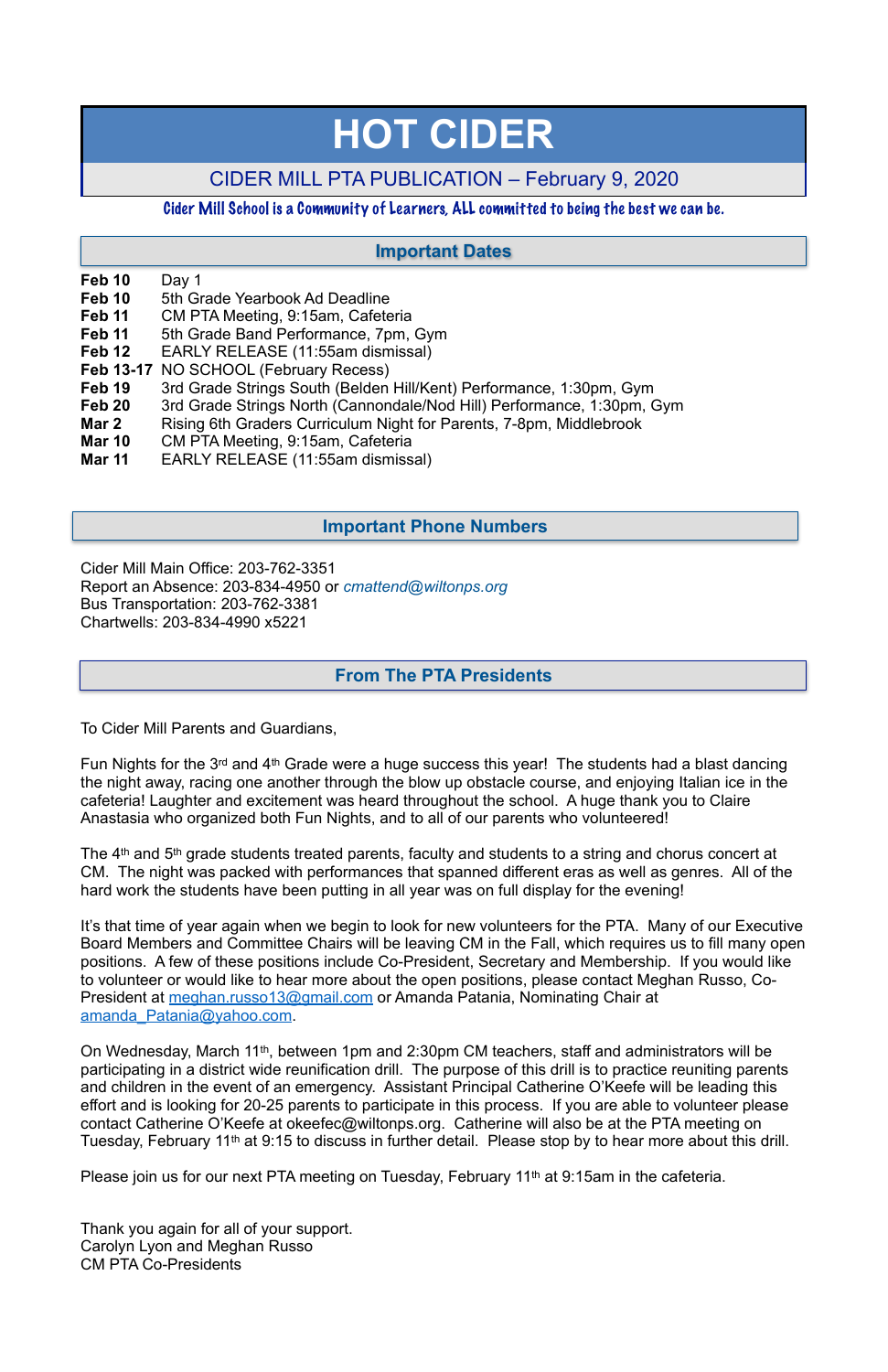#### **CIDER MILL 5th Grade Parents ~ Yearbook Ads**

Did you know every 5th grade student receives a gift-- the Cider Mill 5th Grade Yearbook? This book is packed full of photographs and memories that capture the spirit of our 5th graders. The Cider Mill PTA funds the yearbook and your ads help offset the cost of producing the book. We invite you to place an ad in the 2019-2020 yearbook. Last year, more than 150 ads were placed. The children will treasure the words you add to this keepsake book. This year all ads are \$15, which includes both a yearbook ad and a commemorative 2027 class photo. To place an ad, complete this google form NO LATER than Monday, February 10th.

<https://forms.gle/hFT4SrkppnTY2N9V9>

#### **PTA VOLUNTEER POSITIONS AVAILABLE ~ WE NEED YOUR HELP!**

We still need help filling these gaps. If you'd like to know more or interested in helping please contact Amanda Patania or Alex Frisbee at [CMnominating@gmail.com](mailto:CMnominating@gmail.com).

**Hospitality** - We currently have a few people to help co-ordinate pampering staff at various times during the year, but more people are needed to help run these events. It's a position which is split and staff really appreciate.

**4th and 5th Field Day** - Coordinating volunteers and working with the gym teachers to make these fun days run smoothly. It's all set up from past Field Days and a good way to end the year.

#### **The Turnover Shop needs volunteers!**

We are looking for several people to work at the front desk. The commitment is for a regular shift only once a month for 3 1/2 hours, September-June. Each year, The Turnover Shop gives generously to the Wilton PTAs but we need your help to make this happen. Come join the fun and meet some new people in our community! Please send an email to **turnoverfrontdesk@gmail.com** to get started.

#### **CIDER MILL INDOOR RECESS DONATIONS**

In conjunction with Cider Mill administrators and the Free Play Task Force, to enhance indoor recess for students, we are looking for donations of the following items:

Legos

Straws & Connectors

Oversized drawing sheets and crayons

Mad Libs

Perplexus

Rubik's Cubes

All items should be dropped in the 3-drawer plastic bin on front porch at 120 Pipers Hill Rd or message Chandra Ring at [cring226@hotmail.com](mailto:cring226@hotmail.com) to set up a meeting.



#### **School News**

#### **Ongoing School News**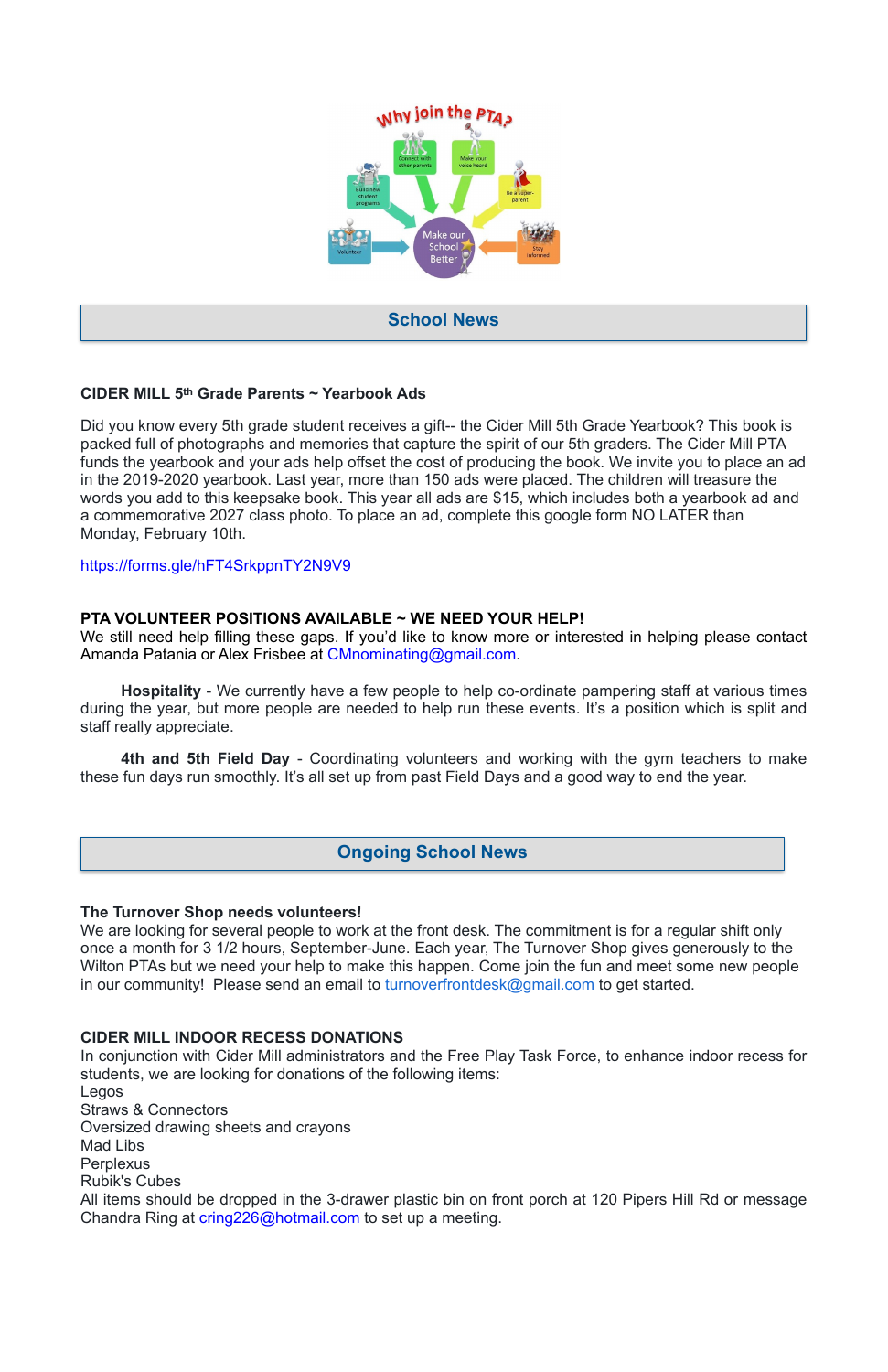#### **WPS ACCEPTING NOMINATIONS FOR DISTRICT'S HALL OF FAME**

Nominations are now being accepted for potential 2020 inductees to the Wilton Public Schools Hall of Fame. The Hall of Fame was established in 2016 to honor members of the Wilton Public Schools community who have distinguished themselves in ways that have brought great honor and pride to the community. Induction into the hall of fame is the highest honor the Wilton schools can bestow on an individual. Nominees can be teachers, students, former students or staff members who have in some way achieved recognition in their chosen area of expertise. Click **HERE** for more information. Nomination Forms can be found [HERE.](http://track.spe.schoolmessenger.com/f/a/3Yz71ntoAvhN2xGbOg7igg~~/AAAAAQA~/RgRfl0b4P0RSaHR0cHM6Ly9kcml2ZS5nb29nbGUuY29tL2ZpbGUvZC8xVzB2d0F6RExIRExGcFZ1c1Zjc3owclNYejBJWFMxZlMvdmlldz91c3A9c2hhcmluZ1cHc2Nob29sbUIKAAB4E7ZdJF1uw1ITd29vZnlAb3B0b25saW5lLm5ldFgEAAAAAQ~~)

The PTA has a group on Facebook called Cider Mill Parent Community. It is a place where the PTA can communicate to parents, and also where parents can communicate with one another. Please check it out by clicking here: [Cider Mill Parent Community.](https://www.facebook.com/groups/1168962513117647/)

#### **JOIN THE PTA ~ WE NEED YOUR SUPPORT!**

Join the PTA and gain access to our Mobile Directory! Get instant access when you join – no waiting, easy updates to address or phone number changes throughout the year! Join here, and use the code - 'wilton' https://mobilearq.com/schooldirectory/school directory parent register.html Parents please update your profiles to include email and cell phone numbers! One easy spot to register for all your kids' PTAs and make a donation at the same time! Questions? Email our Directory Chair Jennifer Wulff [jen@presto.org](mailto:jen@presto.org) (Please add support@mobilearg.com to your address book to ensure delivery of the confirmation email with temporary auto-login link.)

#### **FIND US ON FACEBOOK**

The app is really easy to use and it saves so much clipping and counting time. Any clipped Box Tops you have been saving may be turned into the Box Tops box in the main office. These will be counted and submitted "the old fashioned way." If you have any questions, please email Heather Mroz, Box Top Coordinator, at [heathermm@optonline.net.](mailto:heathermm@optonline.net) Thank you for your support and happy scanning!

#### **STOP AND SHOP REWARDS PROGRAM**

There are two L&F locations in Cider Mill. One is at the doorway where you go to the playground, on the high school side (Cannondale). The other is by the front door on the far side of the bus loop (Kent). You or your child can check these locations for lost items. At the end of each season, the unclaimed items are donated to the Turnover Shop with proceeds going to the Cider Mill PTA. Contact Amanda Mitchell with questions, at amandaNmitchell@gmail.com.

CIDER MILL SCHOOL – (ID#: 40341) has the opportunity to participate and earn CASH from A+ School Rewards, a great fundraising program run through our local Stop & Shop! **To participate:** Visit<http://www.stopandshop.com/aplus>and scroll down to the center of the page to select REGISTER YOUR CARD from the red box on the right marked FOR CUSTOMERS

# **To earn points:**

- **•** Use your registered Stop & Shop Card each time you shop at Stop & Shop, and you will earn CASH for our school. You can track the number of points you are earning for our school by checking your grocery receipt.
- **•** At the end of each month, your points are calculated and converted to CASH rewards for our school. These CASH rewards are updated monthly on the Giant A+ website beginning in November.
- **•** After the last day of the 2019-2020 program, these same conversions are performed and the final school account total is posted. • Our school will receive one CASH awards check at the end of the program and can use this cash for any of our educational needs.

#### **BOX TOPS HAVE GONE DIGITAL!**

BIG, exciting change to Box Tops for Education this year! Box Tops has gone digital! This is a MUCH easier way to earn money for Cider Mill School! To donate box tops, follow the steps below.

- 1. Download the Box Top (BTFE) app on your smart phone
- 2. Buy products with the Box Top logo
- 3. Using the BTFE app, scan your store receipt
- 4. The app automatically gives Cider Mill credit for the participating products you purchased!

#### **LOST & FOUND ~ CIDER MILL**

**Community News**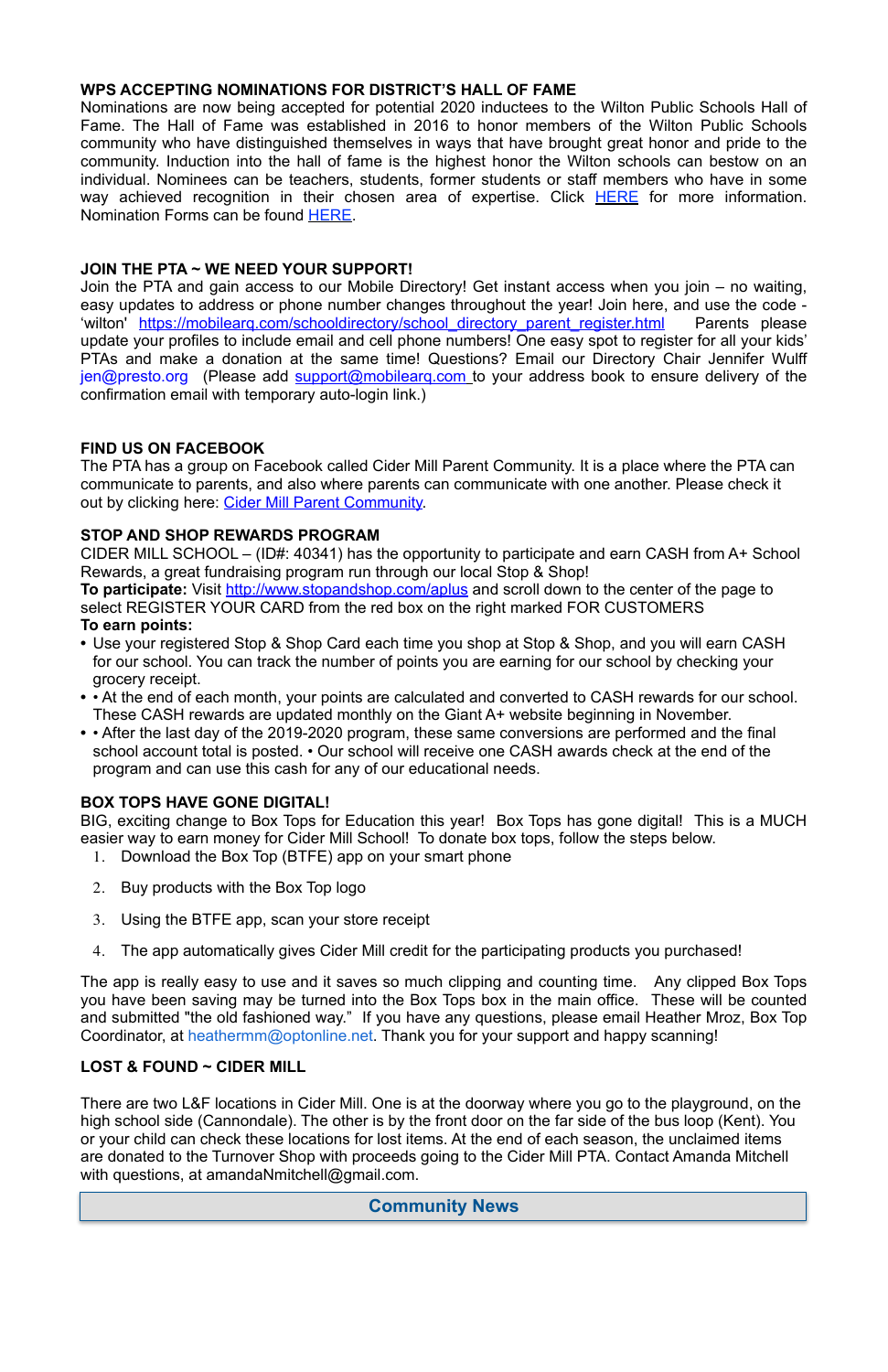#### **WILTON YOUTH COUNCIL Parent Book Clubs with Dr. Kevin Smith, Superintendent of Wilton Public Schools**

Parents of Kindergarten - Grade 5 Wednesday, February 19 10:00 - 11:30 a.m. Comstock Community Center

Space is limited to 20 people, and registration is required. Visit [www.wiltonyouth.org/events](http://www.wiltonyouth.org/events) for more information and registration.

Wilton Youth Council's Free Play Matters Task Force is pleased to announce the return of our districtwide parent book clubs on one of our favorite books, How to Raise an Adult: Break Free of the Overparenting Trap and Prepare Your Kid for Success, by Julie Lythcott-Haimes. The discussion will be facilitated by Dr. Kevin Smith.

Be sure to follow us on Facebook ([www.facebook.com/WiltonYouthCouncil/\)](http://www.facebook.com/WiltonYouthCouncil/) for helpful articles on managing all things digital, from social media to video games. We also hope you'll join us for two special presentations in March. Both events are free and open to parents with kids of all ages and students in middle school and up.

#### **March is Technology Month at Wilton Youth Council.**

#### **LIKE: The Impact of Social Media on Our Lives**

Wednesday, Mar. 4, 2020 7:00 p.m. Wilton High School Little Theater

Join us for a screening of LIKE, a documentary film that explores the impact of social media on our lives. The screening will be followed by a discussion with Susan Bauerfeld, PhD, licensed clinical psychologist, and Chris Parrott, BPS, chartered counseling psychologist, popular speakers on the topic of managing the impact of digital devices and content.

#### **Raising the Touch Screen Generation: The Role of Technology in Our Children's Lives**

Tuesday, March 24, 2020 10:00 - 11:30 a.m. OR 7:00 - 8:30 p.m. (Two opportunities!) Wilton Library

In this informative discussion, cognitive psychologist and former university professor Alicia Farrell Ph.D. will talk about the fine line between healthy and unhealthy technology use (screen-time, social media, entertainment) and how parents, mentors and educators can help children walk it.

Visit [www.wiltonyouth.org/events](http://www.wiltonyouth.org/events) for more information and email Genevieve Eason at [geason@wiltonyouth.org](mailto:geason@wiltonyouth.org) with questions.

#### **WILTON SEPTA**

Join us to learn about our current initiatives, gifts and grants program and more!

If you haven't yet registered or renewed your membership to SEPTA, please click here and join us today: [https://www.wiltonsepta.org/projecto-5.](https://www.wiltonsepta.org/projecto-5)

Please note the dates and timings of the upcoming meetings-February 19, 7-8.30pm March 18, 4-5.30pm April 29, Spring Social May 20, 9-10.30am